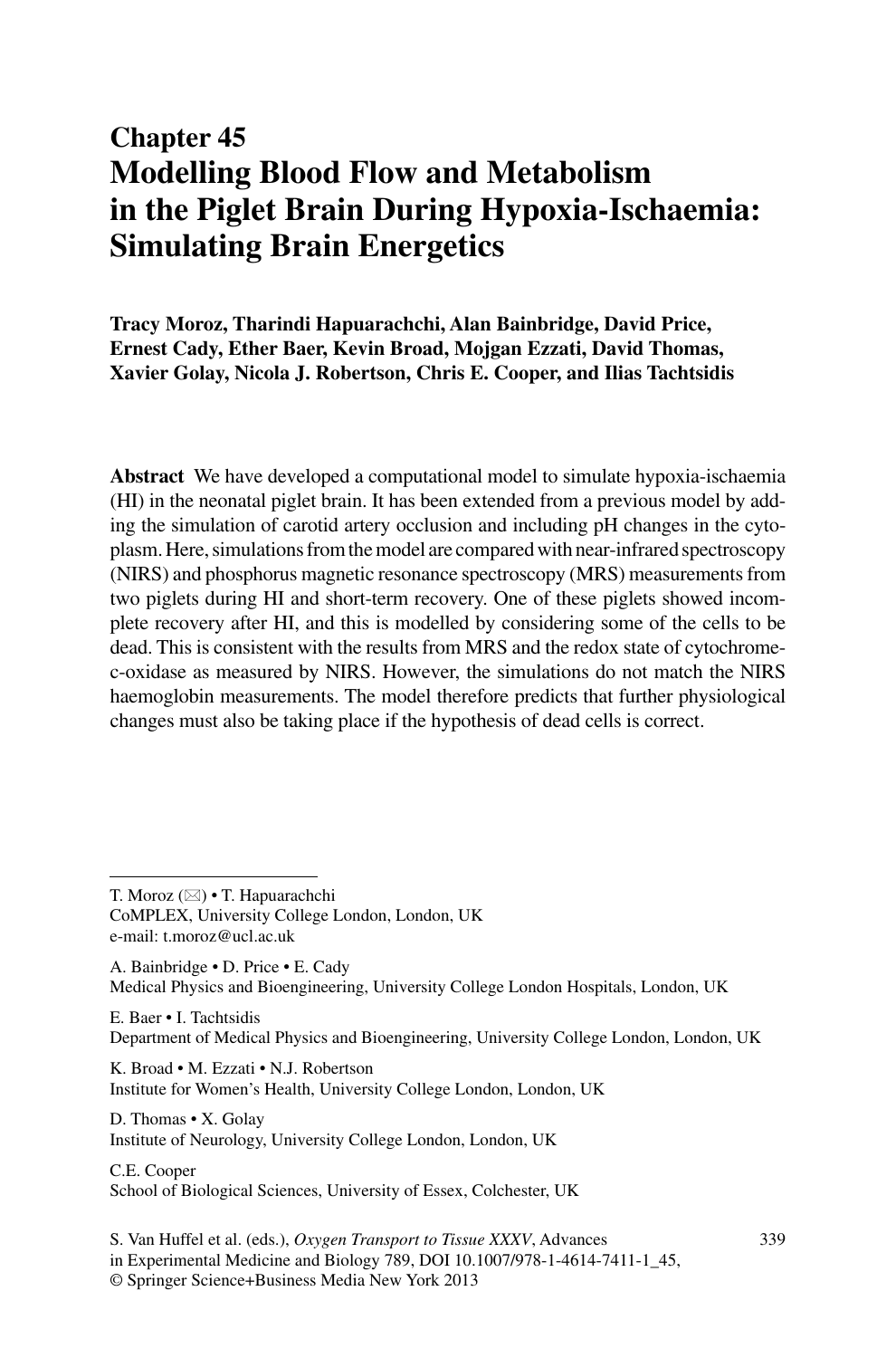## **45.1 Introduction**

Hypoxia-ischaemia (HI) is a major cause of brain damage in neonates. Piglets are often used as models to investigate the processes occurring during HI and to test treatments. We have previously developed a computational model to simulate oxygen deprivation in the neonatal piglet brain [\[1\]](#page-5-0). This model has been extended to allow simulations of HI induced by carotid artery occlusion. We are able to use the model to compare with data from near-infrared spectroscopy (NIRS) and magnetic resonance spectroscopy (MRS). These two non-invasive modalities have been used simultaneously to monitor newborn piglets subjected to HI. The model allows the measurements to be analysed together and the relationships between them to be explored.

## **45.2 The Model**

The model simulates circulation and metabolism in the neonatal brain. It is an extension of a model which has previously been used to investigate anoxia in piglets [\[1](#page-5-0)]. A schematic diagram of the model is shown in Fig. [45.1](#page-1-0). The metabolic part of the model simulates metabolites both in the cytoplasm and the mitochondria. The mitochondrial part of the model focuses on the redox state of the electron transport chain, in particular cytochrome-c-oxidase (CCO). The cytoplasmic part of the model focuses on energy metabolism and includes simplified descriptions of glycolysis and ATP use. The model is able to simulate the variables which are

<span id="page-1-0"></span>

**Fig. 45.1** Schematic diagram of the model. CA and VA refer to the carotid and vertebral arteries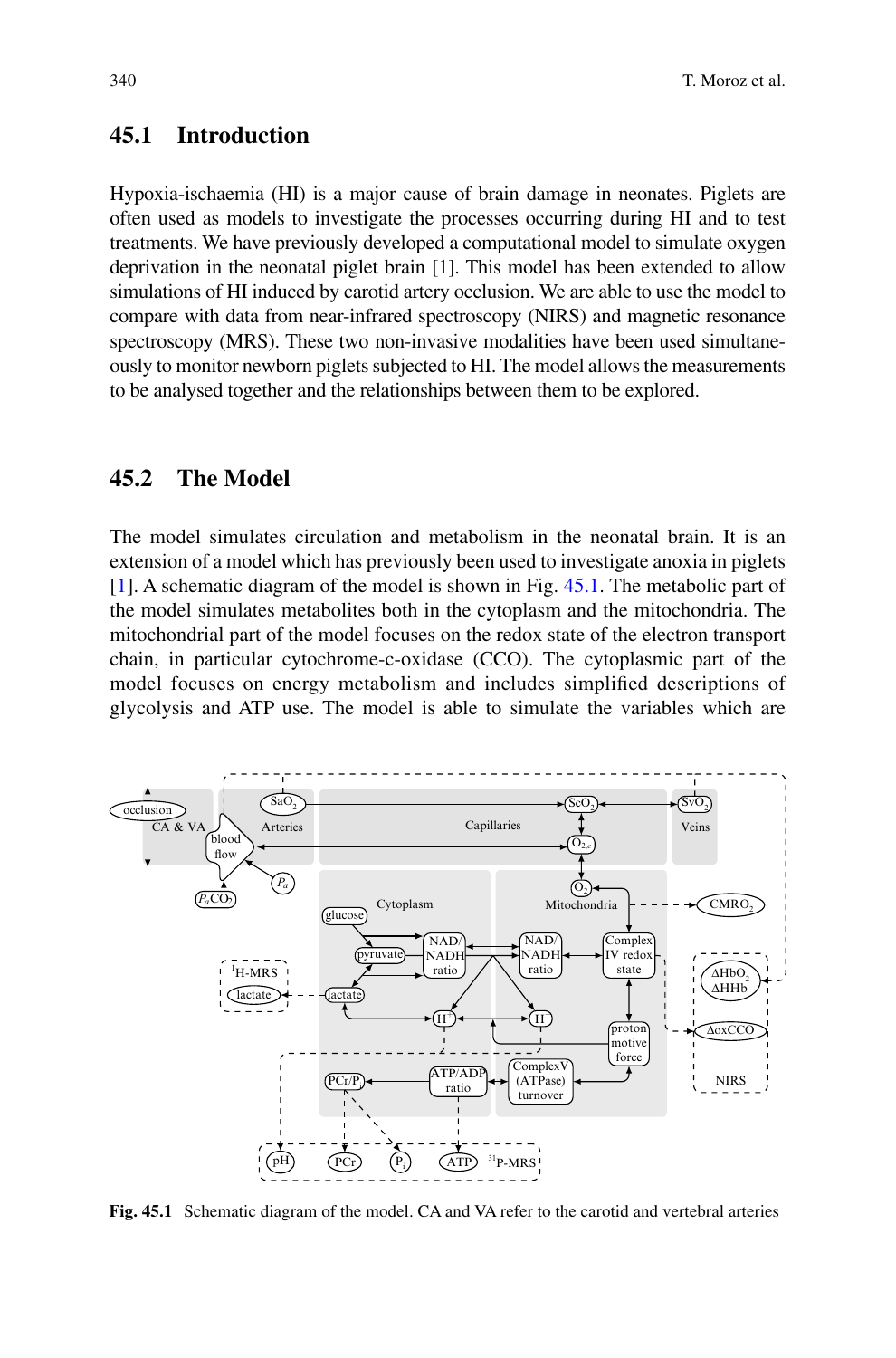<span id="page-2-0"></span>

measured by MRS including ATP, phosphocreatine (PCr), inorganic phosphate  $(P_i)$ and lactate concentrations. It has also been extended to simulate pH changes in the cytoplasm.

The circulatory part of the model allows simulation of the NIRS haemogolobin measurements. It has been extended to allow simulation of carotid artery occlusion. This was done by adding an extra compartment to represent all the arteries supplying the brain. The main arteries responsible for this are the carotid arteries: in adult humans it is estimated that 80 % of the cerebral blood supply flows through them [\[2](#page-5-1)]. In the model, this fraction  $(c_f)$  determines the conductance of the supplying arterial compartment  $(G_0)$  during carotid artery occlusion by

$$
G_0 = G_{0,n}(1 - c_f) \tag{45.1}
$$

where  $G_{0n}$  is the conductance when there is no occlusion which is set by

$$
G_0 = G_f G_n \tag{45.2}
$$

where  $G_n$  is the normal conductance of the cerebral arterial compartment. The ratio  $G_f$  is difficult to obtain from the literature, so was set by examining the results of the simulations. The change in modelled cerebral blood flow (CBF) as a function of  $G_0/G_{0,n}$  is shown in Fig. [45.2.](#page-2-0) Three different values for the fraction  $G_f$  are shown. When the  $G_f$  is large, the CBF remains high until the conductance is only a small fraction of its normal value. When  $G_f$  is small, the relationship becomes more linear. From examining this curve, a value of 4 was chosen for  $G_0$ .

### **45.3 Methods**

The simulations were compared with modelled data from experiments involving piglets less than 24-h-old. The piglets were anaesthetised and mechanically ventilated. Their arterial oxygen saturation  $(SaO<sub>2</sub>)$  and mean arterial blood pressure  $(MABP)$ were continuously monitored. The piglets were also monitored with NIRS to measure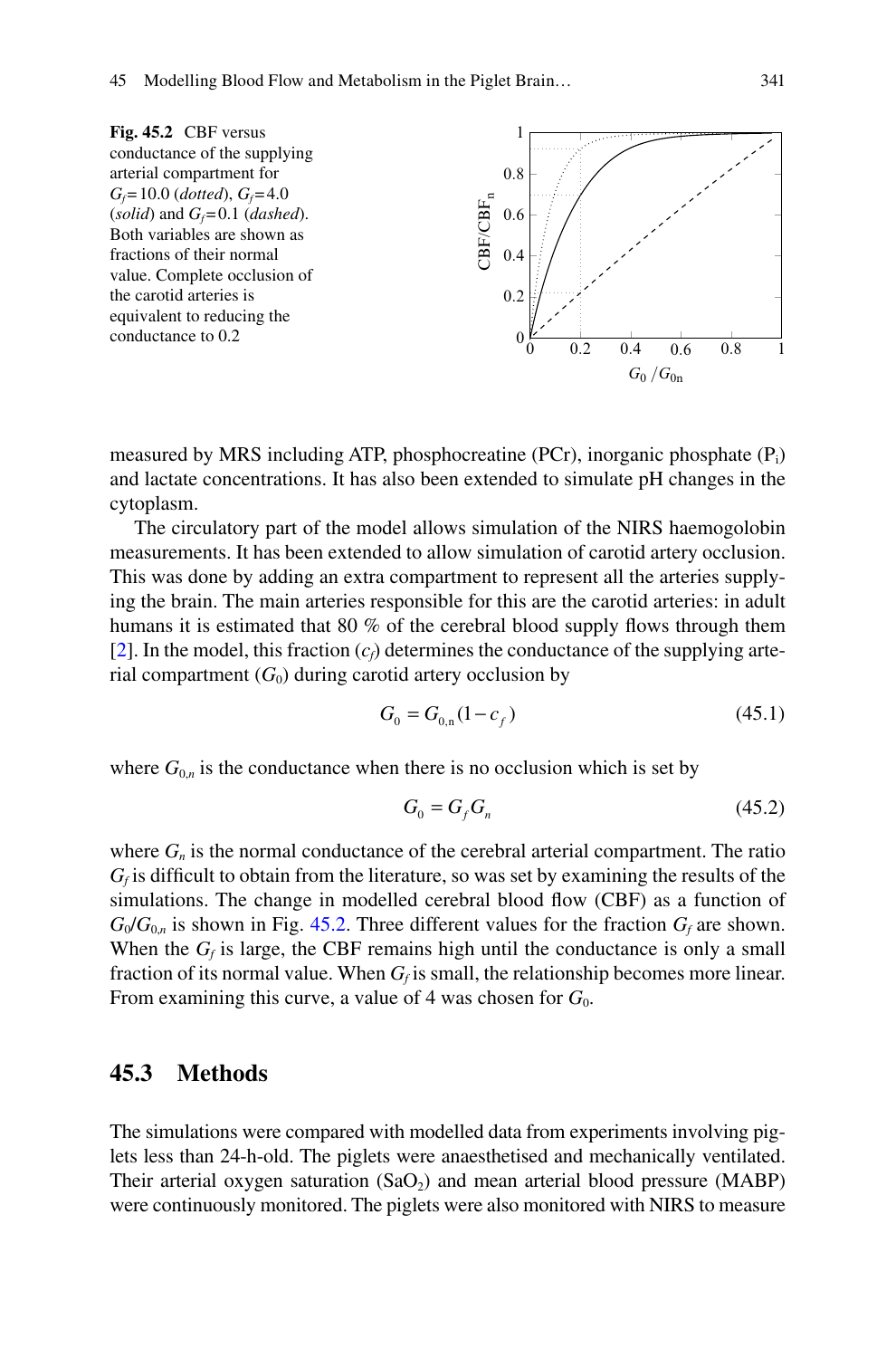the change in concentration of oxyhaemoglobin  $(\Delta HbO_2)$ , deoxyhaemoglobin (ΔHHb) and oxidised cytochrome-c-oxidase (ΔoxCCO). In addition, measurements of nucleotide triphosphate (NTP) which is mainly ATP, PCr and  $P_i$  were recorded as a fraction of the exchangeable phosphate pool (EPP) by 31P-MRS. After 10 min of baseline measurements, vascular occluders surrounding both carotid arteries were inflated and the inspired oxygen fraction (FiO<sub>2</sub>) was reduced to 12 %. When the β-NTP peak had fallen to 50 % of its baseline value, FiO<sub>2</sub> was titrated to maintain the β-NTP peak between 30 % and 50 % of its baseline height for 12.5 min. Following this, the occluders were deflated and  $FiO<sub>2</sub>$  was returned to normal. Measurements were continued for approximately another 2 h.

The measured  $SaO<sub>2</sub>$  and MABP were used as inputs to the model, and its outputs were compared with the NIRS and MRS measured variables. A Morris sensitivity analysis was used to identify which parameters had the most important effect on fitting the modelled signals to the measured signals. The results showed that the most important parameters were those representing the concentration of the measured quantities, i.e., the blood haemoglobin concentration, the tissue concentration of cytochrome-c-oxidase and the normal concentrations of ATP, PCr and Pi. These parameters were adjusted to best match the modelled and measured signals for the individual piglets.

Not all piglets showed recovery of the  $\triangle$ oxCCO signal and the <sup>31</sup>P-MRS signals following the insult. One hypothesis to explain this is that some of the cells have died. In order to simulate this, the model was altered so that a fraction of the cells *d* were treated as dead following the insult. In these cells, CCO was assumed to be completely reduced and all exchangeable phosphate was assumed to be in the form of Pi. It was also assumed that no oxygen was consumed in the dead cells, so that the modelled rate of oxygen transfer from the capillaries to the mitochondria was reduced to 1 − *d* of its normal rate. Several of the model outputs were also changed:

output NTP / EPP = 
$$
\frac{(1-d)[ATP]}{[EPP]}
$$
  
output PCr / EPP = 
$$
\frac{(1-d)[PCr]}{[EPP]}
$$
  
output P<sub>i</sub> / EPP = 
$$
\frac{(1-d)[Pi]}{[EPP]} + d
$$
  
output 
$$
\Delta
$$
oxCCO = 
$$
(1-d)\Delta
$$
oxCCO – 
$$
d
$$
oxCCO output CMRO<sub>2</sub> = 
$$
(1-d)CMRO_2
$$
. (45.3)

#### **45.4 Results**

Figure [45.3](#page-4-0) shows the simulated and measured signals for a piglet (LWP180) which showed recovery following HI. The fraction of dead cells *d* was set to 0. Figure [45.4](#page-4-1) shows the same signals but for a piglet (LWP188) which did not recover. For these simulations, *d* was set to 0.4.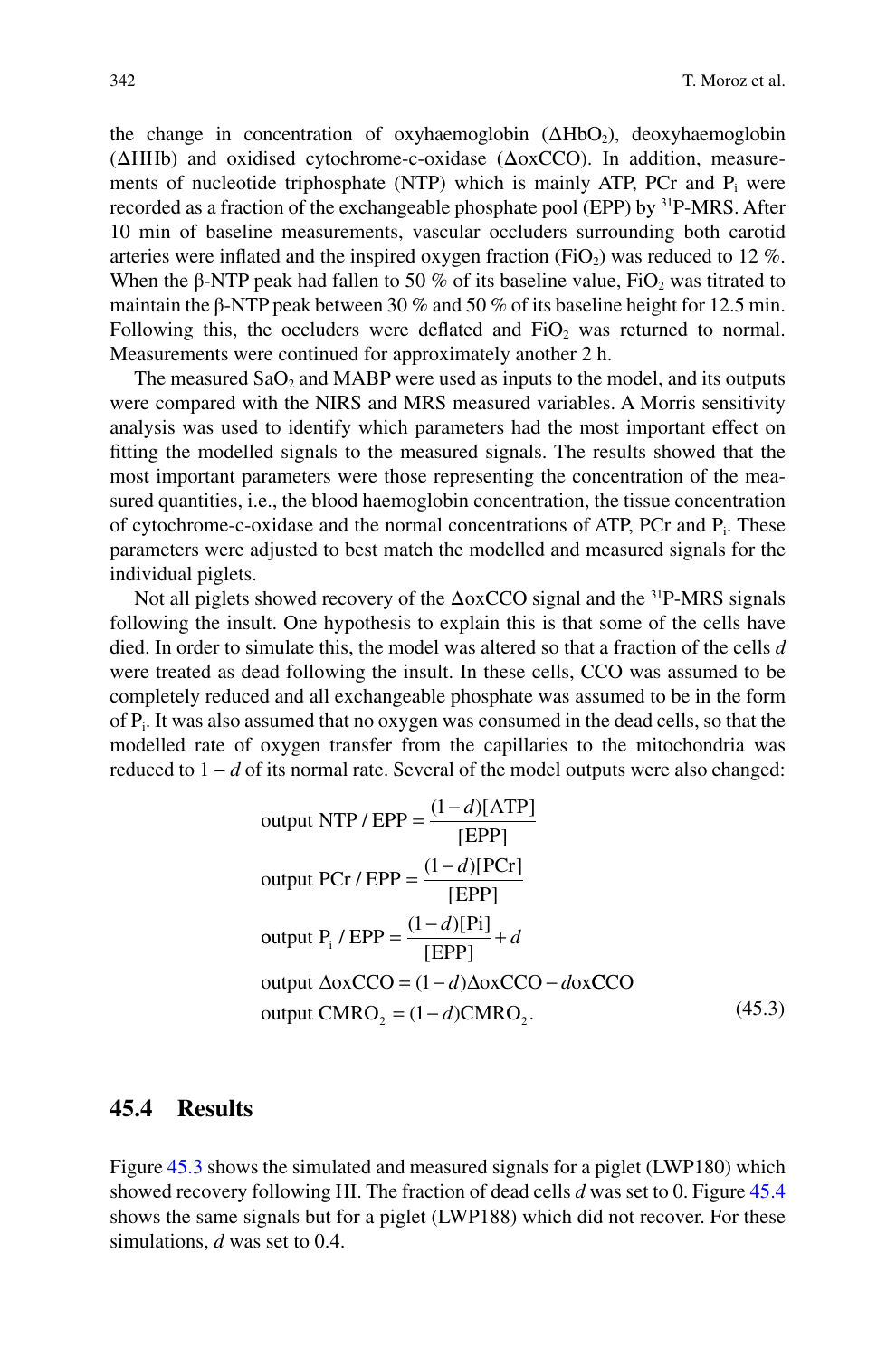<span id="page-4-0"></span>

**Fig. 45.3** A comparison between modelled (*solid*) and measured (*dashed*) signals from NIRS (*left*) and MRS (*right*) from a single piglet (LWP180)

<span id="page-4-1"></span>

**Fig. 45.4** Modelled signals (*solid*) compared with measured signals (*dashed*) from NIRS (*left*) and MRS (*right*) from a piglet (LWP188) which did not recover following HI. The simulations use a value of *d*=0.4 after the insult